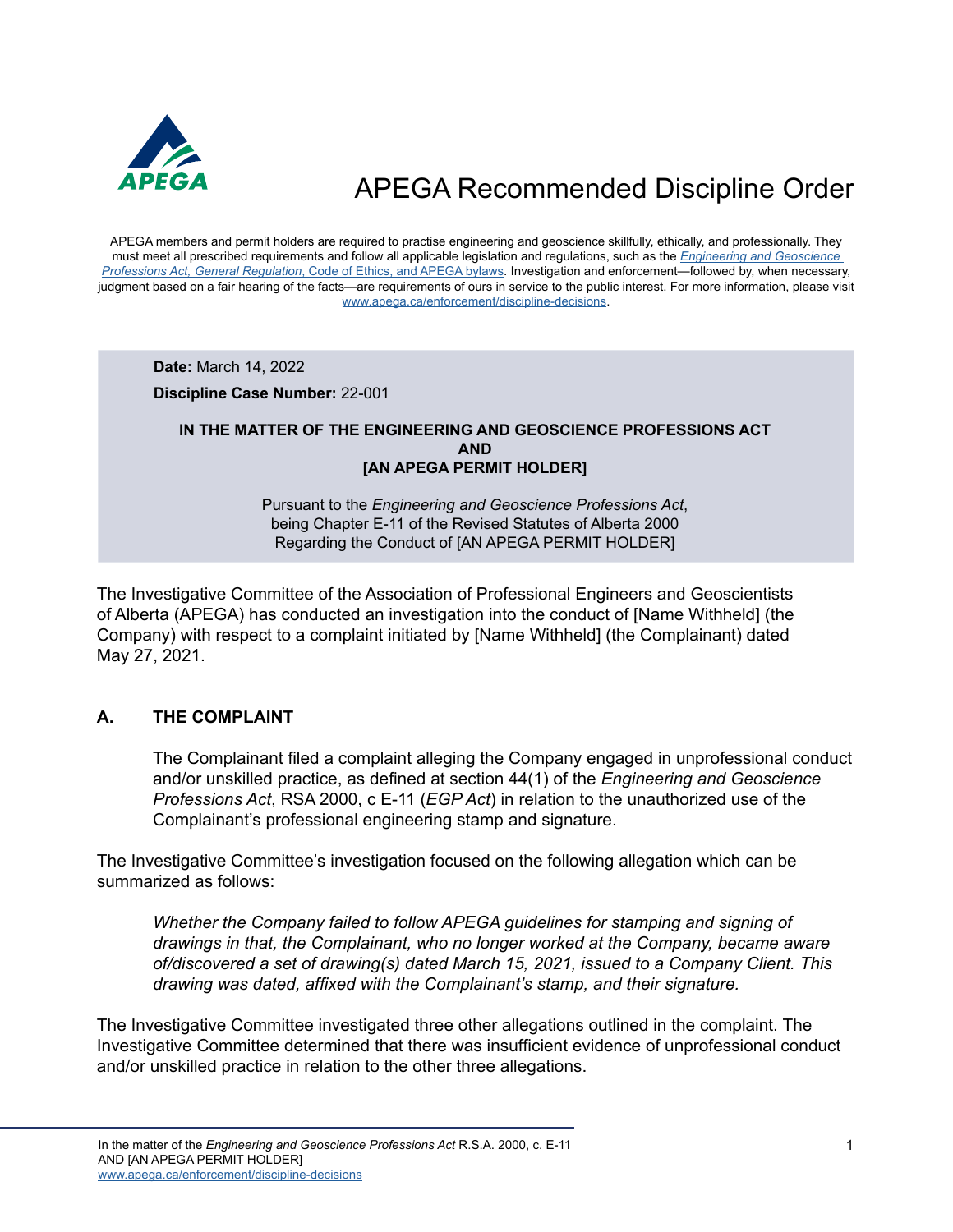

### **B. AGREED STATEMENT OF FACTS**

### **(i) Background:**

- 1. The Company is an APEGA Permit Holder and is accordingly bound by the *EGP Act*.
- 2. The Company has been an APEGA permit holder since March 1, 2012. The Company is situated in Edmonton, Alberta, with offices located in British Columbia. The Company specialized in technical business/engineering services for power distribution, transportation, and infrastructure projects.
- 3. The Company cooperated with the APEGA investigation.

#### **(ii) Facts Relating to the Allegation:**

*Whether the Company failed to follow APEGA guidelines for stamping and signing of drawings in that, the Complainant, who no longer worked at the Company, became aware of/discovered a set of drawing(s) dated March 15, 2021, issued to a Company Client. The drawing was dated, affixed with the Complainant's stamp, and their signature.*

- 4. The Complainant, a professional engineer, was a co-owner of the Company. The Company began operations in 2012 and was sold in 2019 to [Name Withheld] (Owner #2). The Company continued to act as a permit holder.
- 5. In January of 2020, the Complainant changed their working status to that of a contractor, in an effort to reduce his workload and business responsibilities. The Complainant continued to cooperate with the transition until their departure from the Company on Sept. 30, 2020.
- 6. In May of 2021, the Complainant was contacted by a former client who believed the Complainant no longer worked with the Company. The former client asked the Complainant about a set of drawings concerning a street lighting plan for [Name Withheld] (Client Company). The drawings, dated March 15, 2021, contained the Complainant's stamp and signature.
- 7. The former client provided the Complainant a copy of the March 15, 2021, drawings depicting the Complainant's stamp and signature affixed to the 'Checker' requirement on the drawings.
- 8. The date of the drawings was approximately 6 months after the Complainant had left the Company. The Complainant had not worked on any design/engineering projects with the Company since their departure.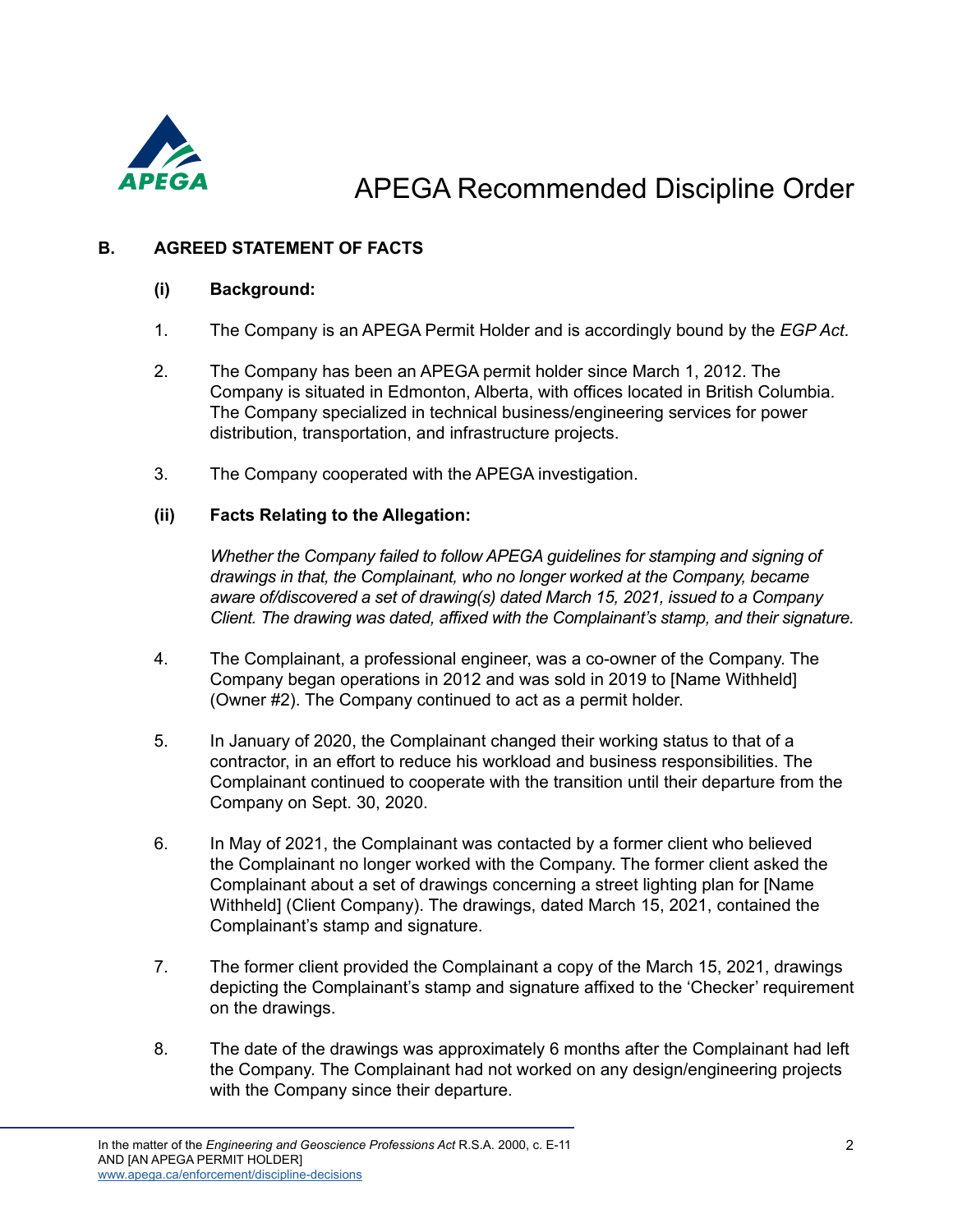

- 9. When the Company was purchased by Owner #2 in 2019, the amalgamation included the revision/reorientation of some of the Company's old practices and policies in line with Owner #2's procedures.
- 10. When the Complainant notified the Company of the incident, the Company undertook its own investigation. The Company's investigation determined the stamp remained on its system from the Complainant's past projects; further, in some instances, the signed stamp resided as an image imbedded in AutoCAD files.
- 11. The Company investigation further determined a Company designer, a nonprofessional, has been directly approached by a client and the designer issued the drawings directly to that client based on "*old practices*".
- 12. The designer did not seek approval to issue the drawings, relying on the Company's previous business practices originating from when the Complainant has been an owner/director at the Company.
- 13. The Company acknowledges those practices were not in adherence to the Company's OQM program or PPMP, and that the drawings in question contravened, section 4.4.1 of the APEGA Authentication Standard dated January 2022, which came into force on Nov. 1, 2020. The Company has since taken measure to prevent this from happening in the future.
- 14. The Company accepts full responsibility for the improper revision and issuance of the drawing in question.

### **C. CONDUCT BY THE COMPANY**

- 15. The Company freely and voluntarily admit that at all relevant times the Company was an APEGA permit holder and thereby bound by the *Engineering and Geoscience Professions Act* and the APEGA Code of Ethics.
- 16. The Company acknowledges and admits that its conduct, described in Section B of this Recommended Order, amounts to unprofessional conduct as defined in Section 44(1) of the *Act*: The Registrant freely and voluntarily admits that at all relevant times the Registrant was an APEGA Professional Member and was bound by the *Engineering and Geoscience Professions Act* and the APEGA Code of Ethics.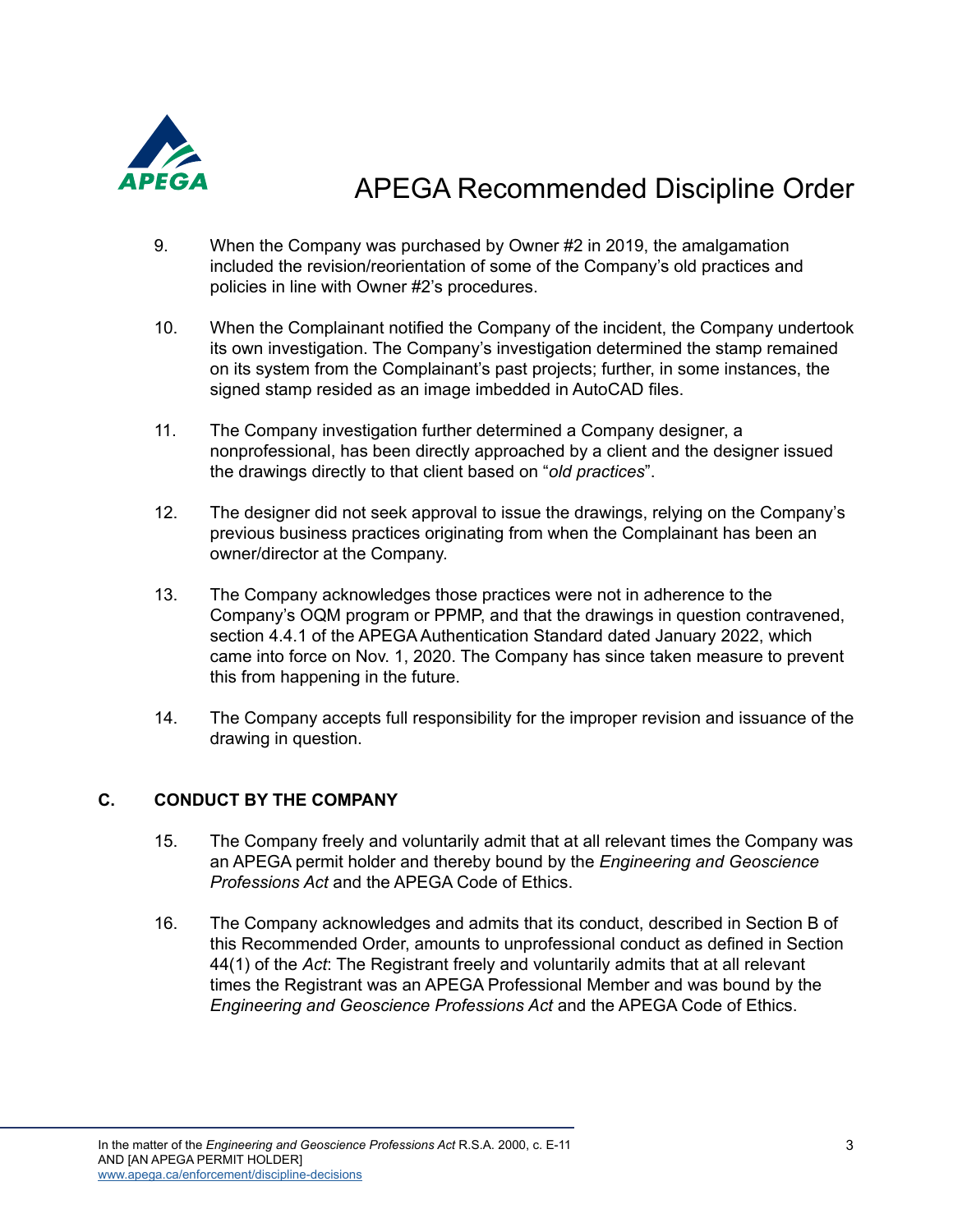

*Section 44(1) Any conduct of a professional member, licensee, permit holder, certificate holder or member-in-training that in the opinion of the Discipline Committee or the Appeal Board,* 

- *(a) is detrimental to the best interests of the public;*
- *(b) contravenes a code of ethics of the profession as established under the regulations;*
- *(c) harms or tends to harm the standing of the profession generally;*
- *(d) displays a lack of knowledge of or a lack of skill or judgment in the practice of the profession or;*
- *(e) displays a lack of knowledge or lack of skill or judgment in the carrying out of any duty or obligation undertaken in the practice of the profession.*

*Whether or not that conduct is disgraceful or dishonorable, constitutes either unskilled practice of the profession or unprofessional conduct, whichever the Discipline Committee or the Appeal Board finds.* 

- 17. The Company acknowledges that the conduct described above is conduct that is detrimental to the best interests of the public, displays a lack of judgment in the practice of the profession, and contravenes the Code of Ethics as established under the regulations.
- 18. Further, the Company acknowledges that the conduct described above constitutes a breach of Rule #4 of the Code of Ethics, which states:
	- *4. Professional engineers and geoscientists shall comply with applicable statutes, regulations and bylaws in their professional practices.*

### **D. RECOMMENDED ORDERS**

- 19. On the recommendation of the Investigative Committee, and by agreement of the Company with that recommendation, and following a discussion and review with the Discipline Committee Case Manager, the Discipline Committee hereby orders that:
	- a) The Company shall be reprimanded for their conduct and this order shall serve as the reprimand.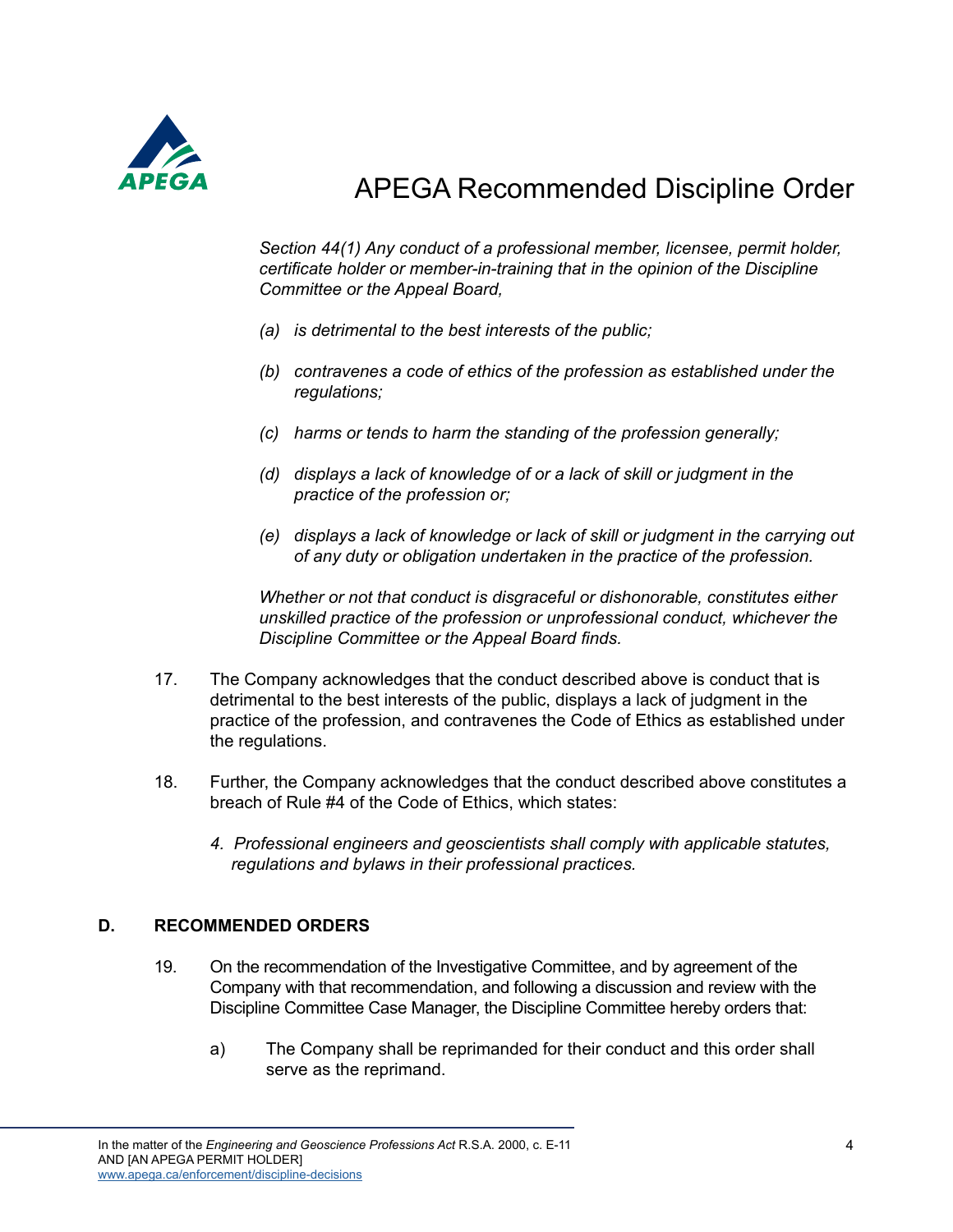

b. A Responsible Member on behalf of the Company, shall provide the Director, Enforcement, within 6 months of the date this order is approved by the Discipline Committee Case Manager, an amended Professional Practice Management Plan (PPMP) which is consistent with the current APEGA Practice Standard (Professional Practice Management Plan, Draft V02.5, August 2021).

The PPMP shall include:

i. Quality control, assurance, and management procedures and/or processes of how professional work is being executed by the Company.

The PPMP shall also include:

- ii. Procedures and/or processes for Project Management.
- iii. Procedures and/or processes for Authentication of Professional Work Product.

These procedures and/or processes must conform to current APEGA standards, Bulletins and Guidelines as well as any Alberta codes or standards. Further, the Company shall provide written confirmation to the Director, Enforcement, within 12 months of the date this order is approved, that the Practice Review Board (PRB) has approved the amendments to the PPMP. Such approval shall include the Company implementing the PPMP and providing documentation that is satisfactory to the PRB to demonstrate their understanding of professional practice.

- c. A Responsible Member on behalf of the Company, shall provide written confirmation to the Director, Enforcement, within 12 months of the date this order is approved, of successful completion of a Practice Review by the Practice Review Board.
- d. If there are extenuating circumstances with relation to paragraph 19 (b) and (c) above, the Company may apply to the Director, Enforcement, for an extension prior to the noted deadlines. If such an application is made, the Company shall provide the Director, Enforcement, the reason for the request, a proposal to vary the schedule, and any other documentation requested by the Director, Enforcement. Failure to meet the noted deadlines within the timelines specified shall result in the Company being suspended from the practice of engineering until the requirements are met. If the requirements are not met within 6 months of the suspension date, the Company shall be cancelled.